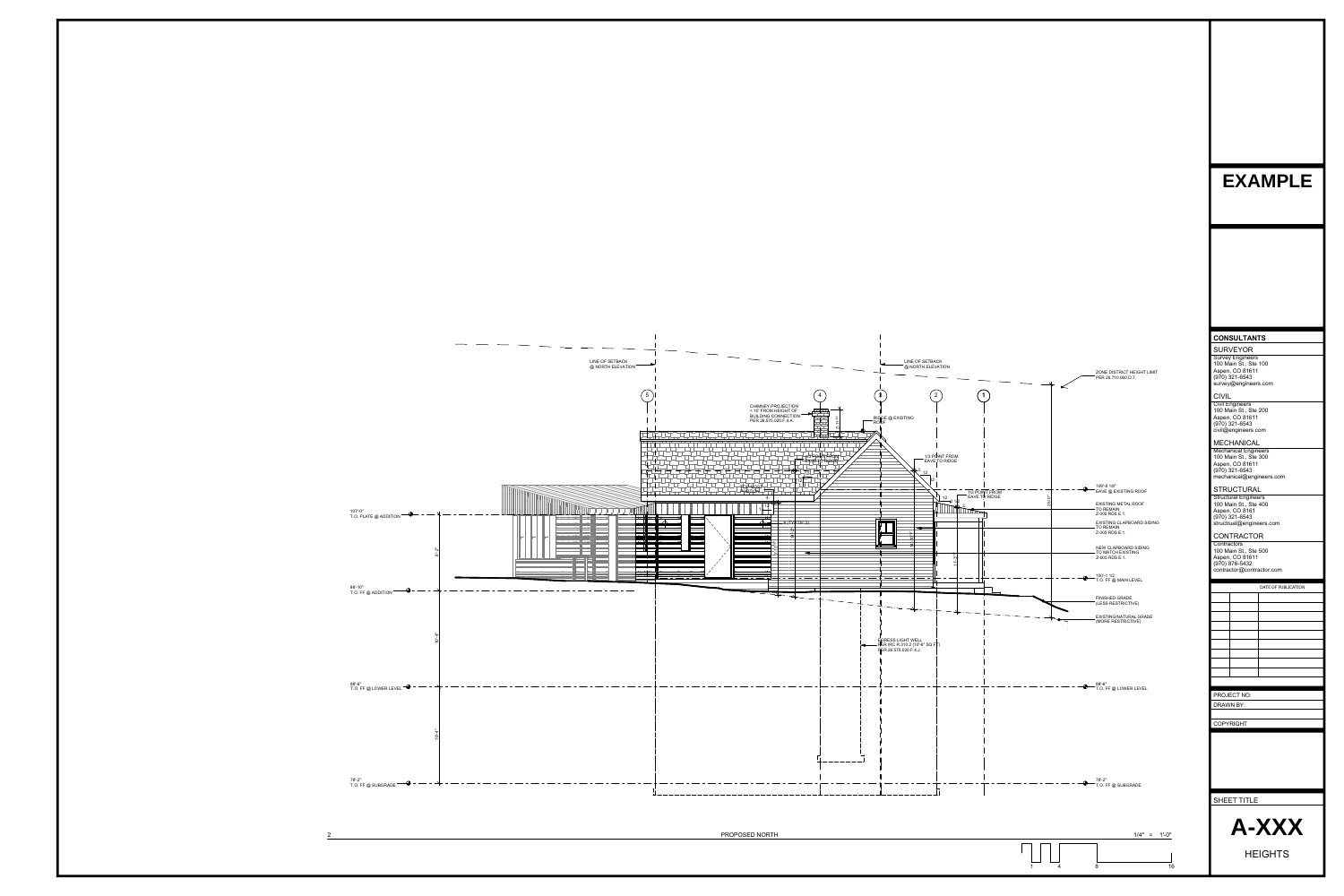LINE OF SETBACK @ EAST ELEVATION

107'-0" T.O. PLATE @ MASTER SLIDING WOOD SCREEN Z-005 RDS E.1.  $\frac{1}{2}$  10'-4"  $\frac{1}{2}$   $\frac{1}{2}$   $\frac{1}{2}$   $\frac{1}{2}$   $\frac{1}{2}$   $\frac{1}{2}$   $\frac{1}{2}$   $\frac{1}{2}$   $\frac{1}{2}$   $\frac{1}{2}$   $\frac{1}{2}$   $\frac{1}{2}$   $\frac{1}{2}$   $\frac{1}{2}$   $\frac{1}{2}$   $\frac{1}{2}$   $\frac{1}{2}$   $\frac{1}{2}$   $\frac{1}{2}$   $\frac{1}{2}$   $\frac{$ RAIN SCREEN SIDING Z-005 RDS E.1. 98'-10" T.O. FF @ ADDITION BOARD FORM CONCRETE Z-005 RDS E.1.  $-$ 88'-6" - --- -T.O. FF @ LOWER LEVEL ————— 78'-2" T.O. FF @ SUBGRADE

## SEE Z-204 FOR HEIGHT TOP-MOST PORTION

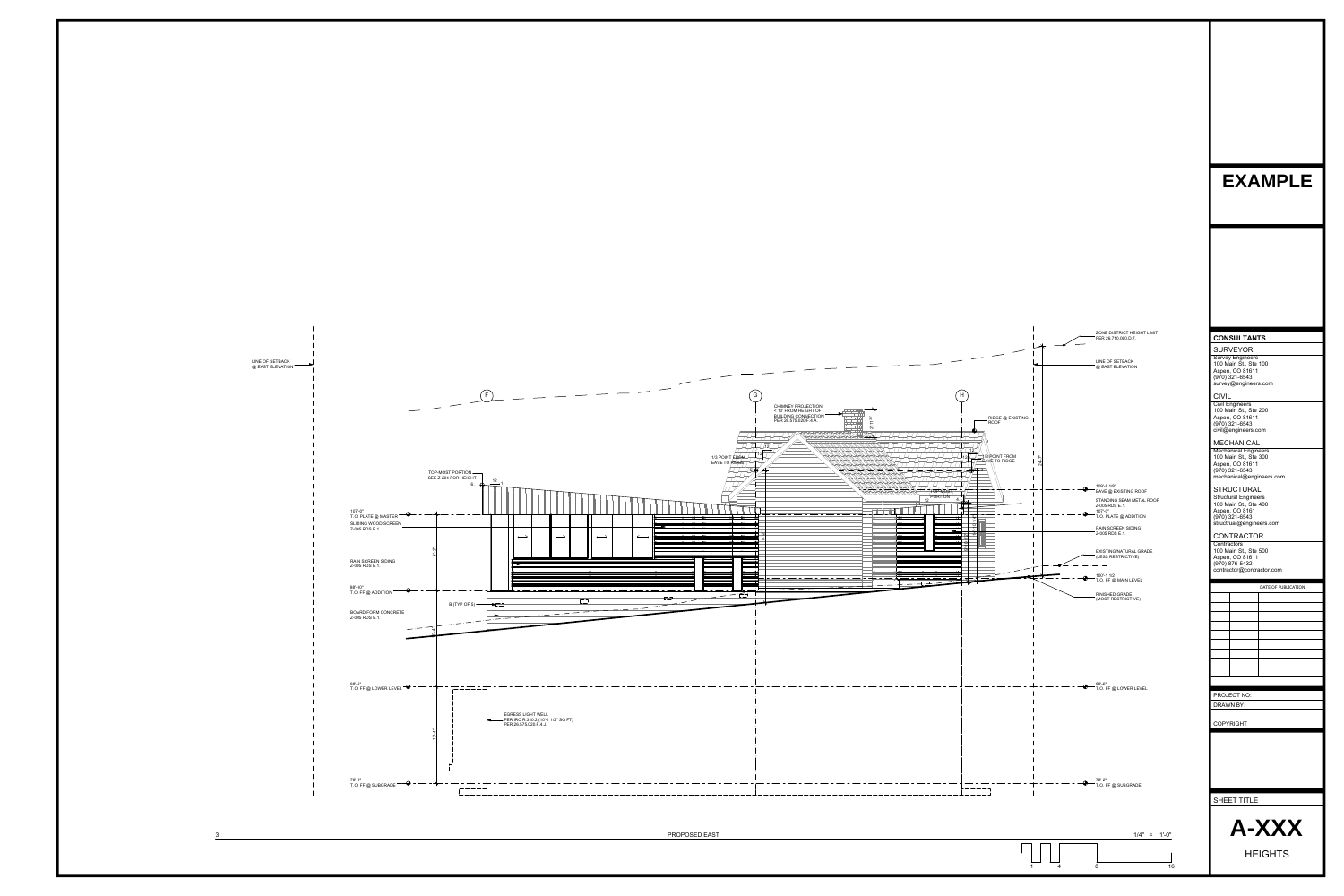ZONE DISTRICT HEIGHT LIMIT PER 26.710.060.D.7. 115-11 5/8" RIDGE @ EXISTING ROOF 109'-8 1/8"  $\overline{\phantom{a}}$   $\overline{\phantom{a}}$   $\overline{\phantom{a}}$   $\overline{\phantom{a}}$   $\overline{\phantom{a}}$ EAVE @ EXISTING EXISTING CLAPBOARD SIDING TO REMAIN Z-005 R DS E.1. 3/8"  $10^{1.4}$ " 27'-5 98'-8 1/2"  $\overline{\phantom{0}}$ T.O. GRADE @ GREEN ROOF BOARD FORM CONCRETE Z-005 RDS E.1. 88'-6" T.O. FF @ LOWER LEVEL 78'-2" T.O. FF @ SUBGRADE

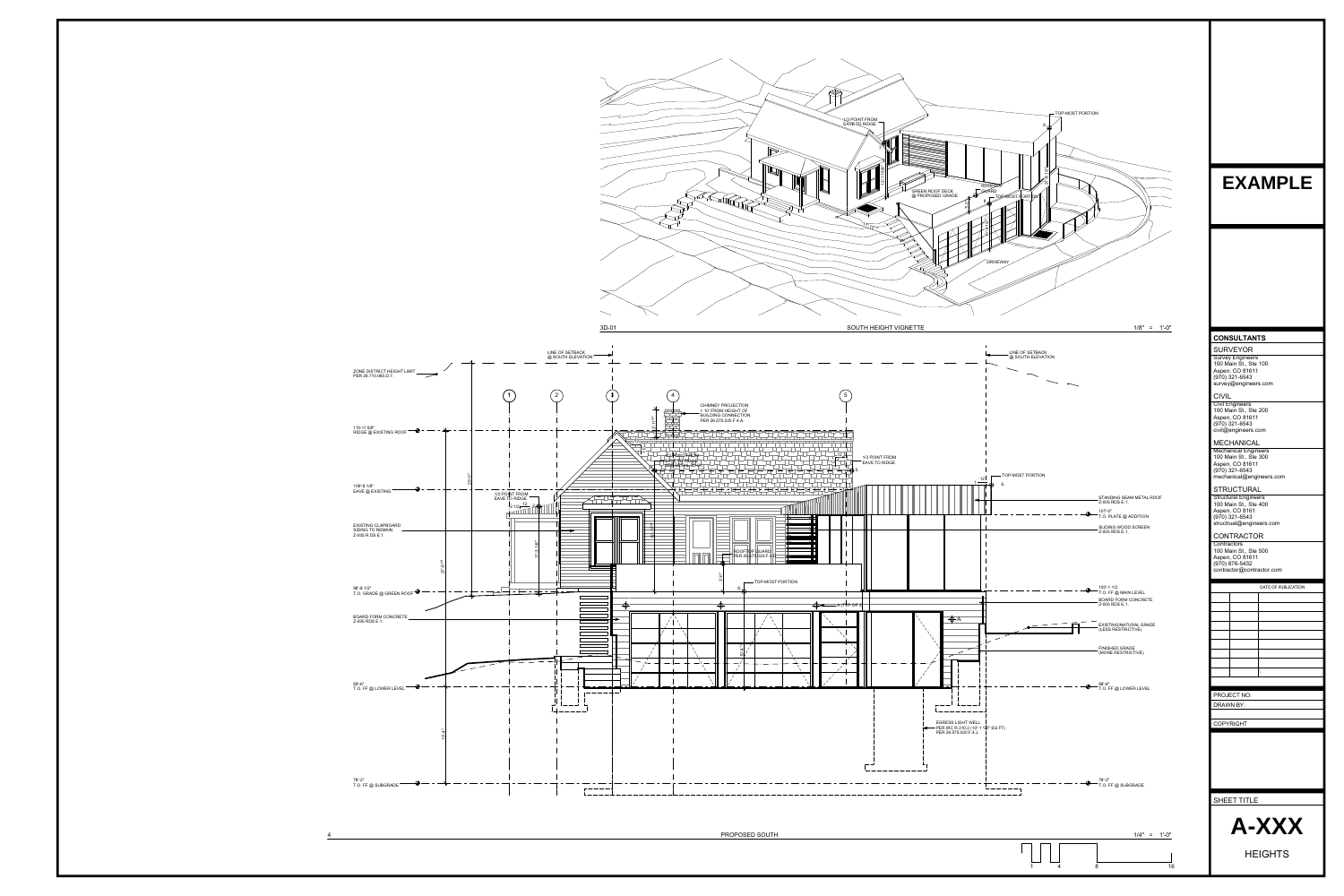| <b>Height Over Topography</b>                |  |
|----------------------------------------------|--|
| <b>City of Aspen Model Zoning Submission</b> |  |



| <b>Elevation Label</b> | <b>Elevation of Natural</b><br>Grade | <b>Elevation of Proposed</b><br>Grade | <b>Most Restrictive</b> | <b>Roof Height over</b><br>Topography | <b>Actual Roof Height over</b><br><b>Most Restrictive</b> |
|------------------------|--------------------------------------|---------------------------------------|-------------------------|---------------------------------------|-----------------------------------------------------------|
|                        | 7925'                                | 7928'                                 | Natural                 | 7936'-2 7/8"                          | 11'-2 7/8"                                                |
| $\overline{2}$         | 7925'                                | 7928'                                 | Natural                 | 7936'-3 1/8"                          | $11'-3$ $1/8"$                                            |
| 3                      | 7926'                                | 7928'                                 | Natural                 | 7940'-10 1/4"                         | 14'-10 1/4"                                               |
| 4                      | 7927'                                | 7928'                                 | Natural                 | 7936'-10 1/8"                         | $9' - 10$ $1/8"$                                          |
| 5                      | 7927'                                | 7928'                                 | Natural                 | 7942'-2"                              | $14 - 2$ "                                                |
| 6                      | 7920'                                | 7919'                                 | Proposed                | 7940'-9 1/2"                          | 21'-9 1/2"                                                |
|                        | 7925'                                | 7928'                                 | Natural                 | 7937'-11 5/8"                         | 12'-11 5/8"                                               |
| 8                      | 7925'                                | 7919'                                 | Proposed                | 7929'-4 1/2"                          | $10' - 4$ $1/2"$                                          |

![](_page_3_Figure_3.jpeg)